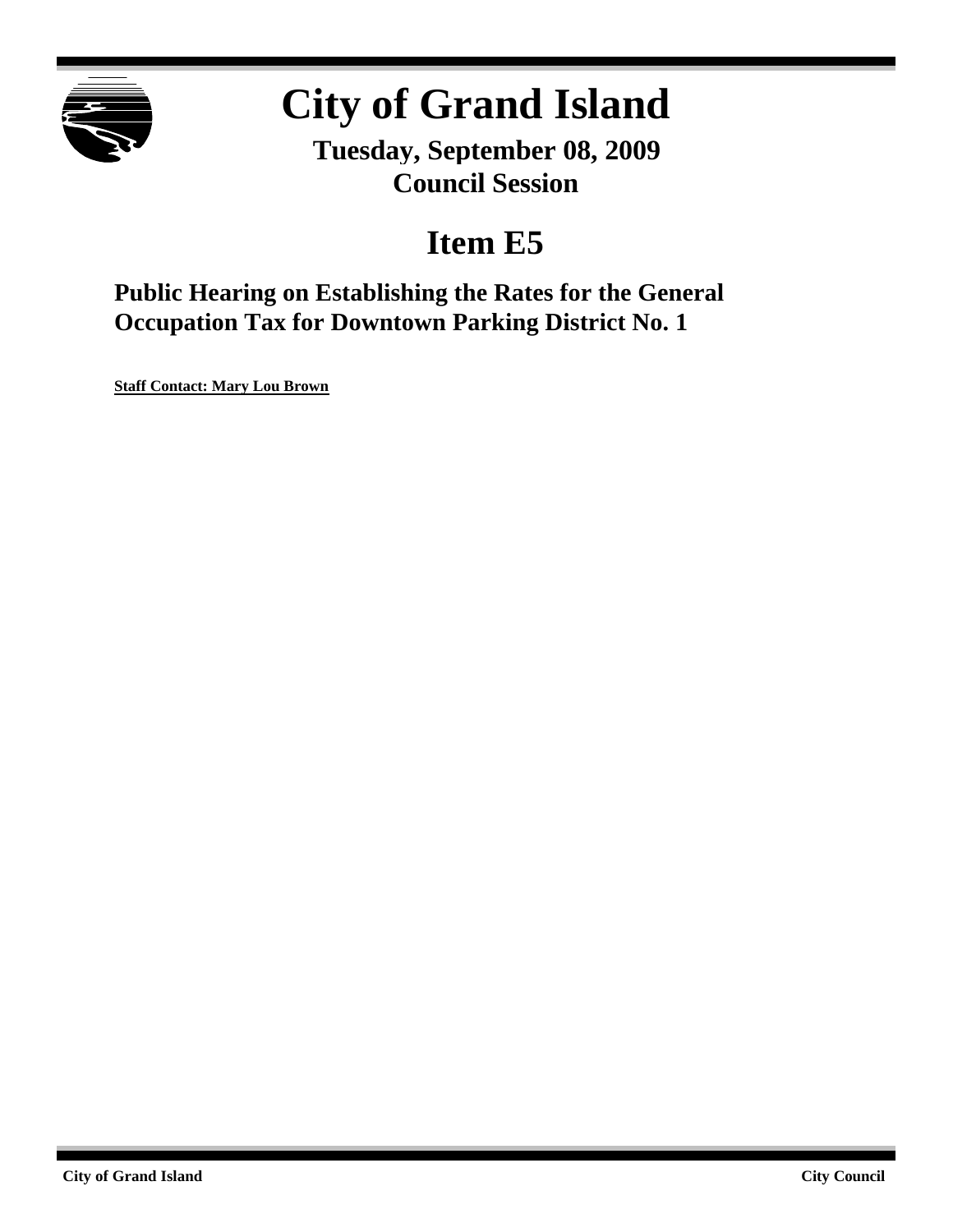# **Council Agenda Memo**

| From:           | Mary Lou Brown, Finance Director                                                                                                |
|-----------------|---------------------------------------------------------------------------------------------------------------------------------|
| <b>Meeting:</b> | September 8, 2009                                                                                                               |
| Subject:        | Consideration of Amending City Code Chapter 13-3<br>Relative to Tax Rate for Downtown Improvement and<br>Parking District No. 1 |
| Item $#$ 's:    | $E-5 & E-4$                                                                                                                     |
| $Presenter(s):$ | Mary Lou Brown, Finance Director                                                                                                |

#### **Background**

This request is the annual Council action to establish the occupation tax that supports the budget for Downtown Improvement and Parking District No. 1. Assessments in this district are based upon an occupation tax on the public space of the businesses operating within the District and are ordinarily paid by the business occupants of the space. This district has been in place since 1975, and is primarily focused on physical improvements and maintenance of public parking lots and green areas and other activities as allowed by NE. Rev. Statutes 19-4016-4038.

#### **Discussion**

The FY 2009-2010 occupation tax factor is \$.1588 per square foot of public use space, with a minimum annual fee of \$93.82. Total non-exempt footage in the District is 267,000 which would provide for occupation taxes of \$40,000.

### **Alternatives**

It appears that the Council has the following alternatives concerning the issue at hand. The Council may:

- 1. Approve the amendment to the city code.
- 2. Modify the amendment to meet the wishes of the Council.
- 3. Deny the amendment.